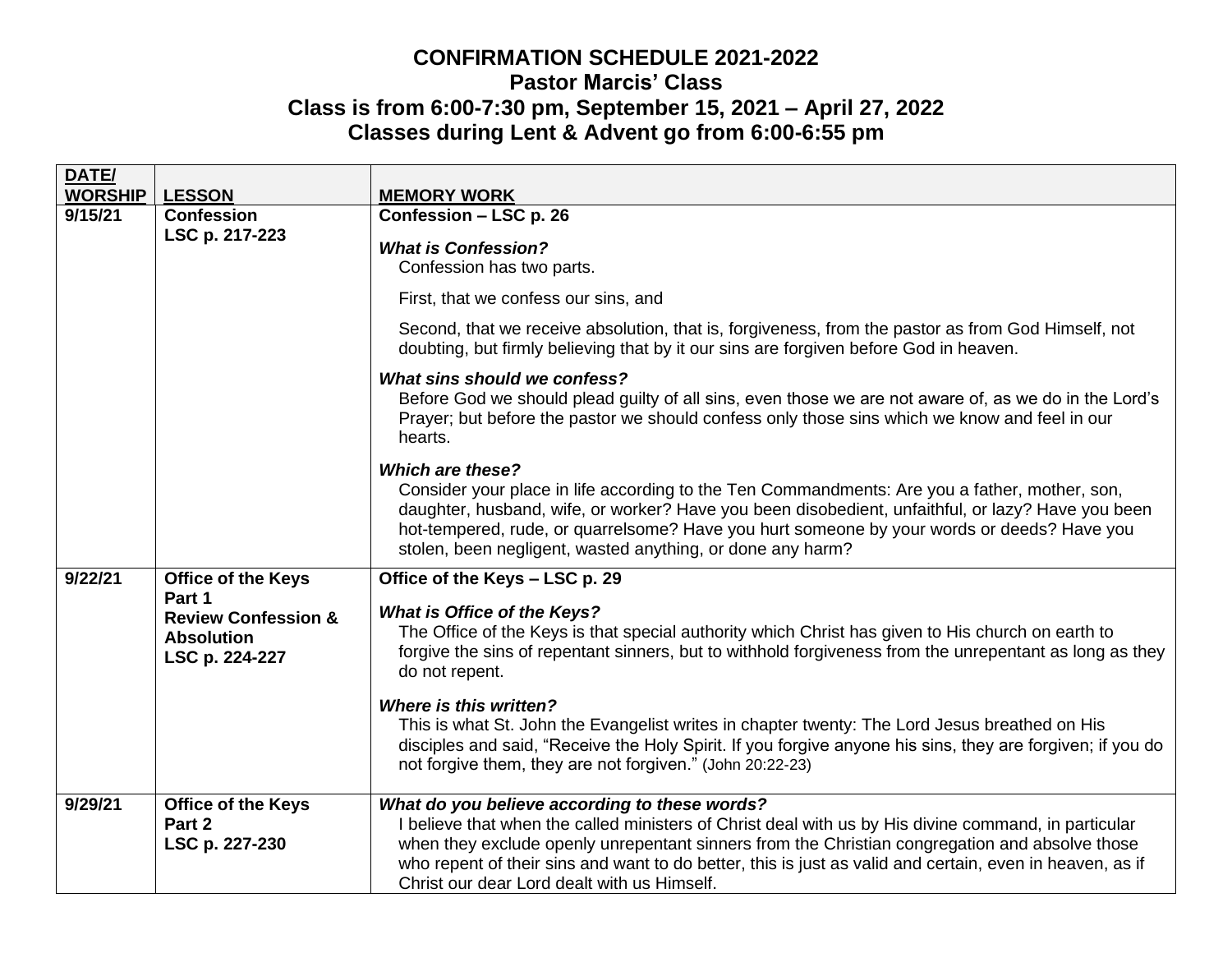| DATE/          |                                              |                                                                                                                                                                                                                                                                                                                                                                                                                                                                                                                                                                                                                       |  |  |  |  |  |
|----------------|----------------------------------------------|-----------------------------------------------------------------------------------------------------------------------------------------------------------------------------------------------------------------------------------------------------------------------------------------------------------------------------------------------------------------------------------------------------------------------------------------------------------------------------------------------------------------------------------------------------------------------------------------------------------------------|--|--|--|--|--|
| <b>WORSHIP</b> | <b>LESSON</b>                                | <b>MEMORY WORK</b>                                                                                                                                                                                                                                                                                                                                                                                                                                                                                                                                                                                                    |  |  |  |  |  |
| 10/6/21        | The Sacrament of the                         | Sacrament of the Altar - LSC p. 30                                                                                                                                                                                                                                                                                                                                                                                                                                                                                                                                                                                    |  |  |  |  |  |
|                | Altar - What & Where                         |                                                                                                                                                                                                                                                                                                                                                                                                                                                                                                                                                                                                                       |  |  |  |  |  |
|                | LSC p. 231-237                               | <b>What is the Sacrament of the Altar?</b>                                                                                                                                                                                                                                                                                                                                                                                                                                                                                                                                                                            |  |  |  |  |  |
|                |                                              | It is the true body and blood of our Lord Jesus Christ under the bread and wine, instituted by Christ<br>Himself for us Christians to eat and to drink.                                                                                                                                                                                                                                                                                                                                                                                                                                                               |  |  |  |  |  |
|                |                                              | <b>Where is this written?</b>                                                                                                                                                                                                                                                                                                                                                                                                                                                                                                                                                                                         |  |  |  |  |  |
|                |                                              | The holy Evangelists Matthew, Mark, Luke, and St. Paul write: Our Lord Jesus Christ, on the night<br>when He was betrayed, took bread, and when He had given thanks, He broke it and gave it to the<br>disciples and said: "Take, eat; this is My body, which is given for you. This do in remembrance of<br>Me." In the same way also He took the cup after supper, and when He had given thanks, He gave it<br>to them saying, "Drink of it, all of you; this cup is the new testament in My blood, which is shed for you<br>for the forgiveness of sins. This do, as often as you drink it, in remembrance of Me." |  |  |  |  |  |
| 10/13/21       | The Benefit of                               | What is the benefit of this eating and drinking?                                                                                                                                                                                                                                                                                                                                                                                                                                                                                                                                                                      |  |  |  |  |  |
|                | <b>Sacrament of Altar</b>                    | These words, "Given and shed for you for the forgiveness of sins," show us that in the Sacrament                                                                                                                                                                                                                                                                                                                                                                                                                                                                                                                      |  |  |  |  |  |
|                | LSC p. 237-240                               | forgiveness of sins, life, and salvation are given us through these words. For where there is                                                                                                                                                                                                                                                                                                                                                                                                                                                                                                                         |  |  |  |  |  |
|                |                                              | forgiveness of sins, there is also life and salvation.                                                                                                                                                                                                                                                                                                                                                                                                                                                                                                                                                                |  |  |  |  |  |
|                |                                              | How can bodily eating and drinking do such great things?<br>Certainly not just eating and drinking do these things, but the words written here: "Given and shed for<br>you for the forgiveness of sins." These words, along with the bodily eating and drinking, are the main<br>thing in the Sacrament. Whoever believes these words has exactly what they say: "forgiveness of<br>sins."                                                                                                                                                                                                                            |  |  |  |  |  |
| 10/20/21       | <b>Who Receives this</b>                     | Who receives this sacrament worthily?                                                                                                                                                                                                                                                                                                                                                                                                                                                                                                                                                                                 |  |  |  |  |  |
|                | <b>Sacrament Worthily?</b><br>LSC p. 241-245 | Fasting and bodily preparation are certainly fine outward training. But that person is truly worthy and<br>well prepared who has faith in these words: "Given and shed for you for the forgiveness of sins." But<br>anyone who does not believe these words or doubts them is unworthy and unprepared, for the words<br>"for you" require all hearts to believe.                                                                                                                                                                                                                                                      |  |  |  |  |  |
| 10/27/21       | <b>What is a Sacrament?</b>                  | The Sacrament of Holy Baptism - LSC p. 23                                                                                                                                                                                                                                                                                                                                                                                                                                                                                                                                                                             |  |  |  |  |  |
|                | <b>Intro to Baptism</b>                      |                                                                                                                                                                                                                                                                                                                                                                                                                                                                                                                                                                                                                       |  |  |  |  |  |
|                | LSC p. 202-208                               | <b>What is Baptism?</b>                                                                                                                                                                                                                                                                                                                                                                                                                                                                                                                                                                                               |  |  |  |  |  |
|                |                                              | Baptism is not just plain water, but it is the water included in God's command and combined with<br>God's word.                                                                                                                                                                                                                                                                                                                                                                                                                                                                                                       |  |  |  |  |  |
|                |                                              | Which is that Word of God?                                                                                                                                                                                                                                                                                                                                                                                                                                                                                                                                                                                            |  |  |  |  |  |
|                |                                              | Christ our Lord says in the last chapter of Matthew: "Therefore go and make disciples of all nations,                                                                                                                                                                                                                                                                                                                                                                                                                                                                                                                 |  |  |  |  |  |
|                |                                              | baptizing them in the name of the Father and of the Son and of the Holy Spirit." (Matt 28:19)                                                                                                                                                                                                                                                                                                                                                                                                                                                                                                                         |  |  |  |  |  |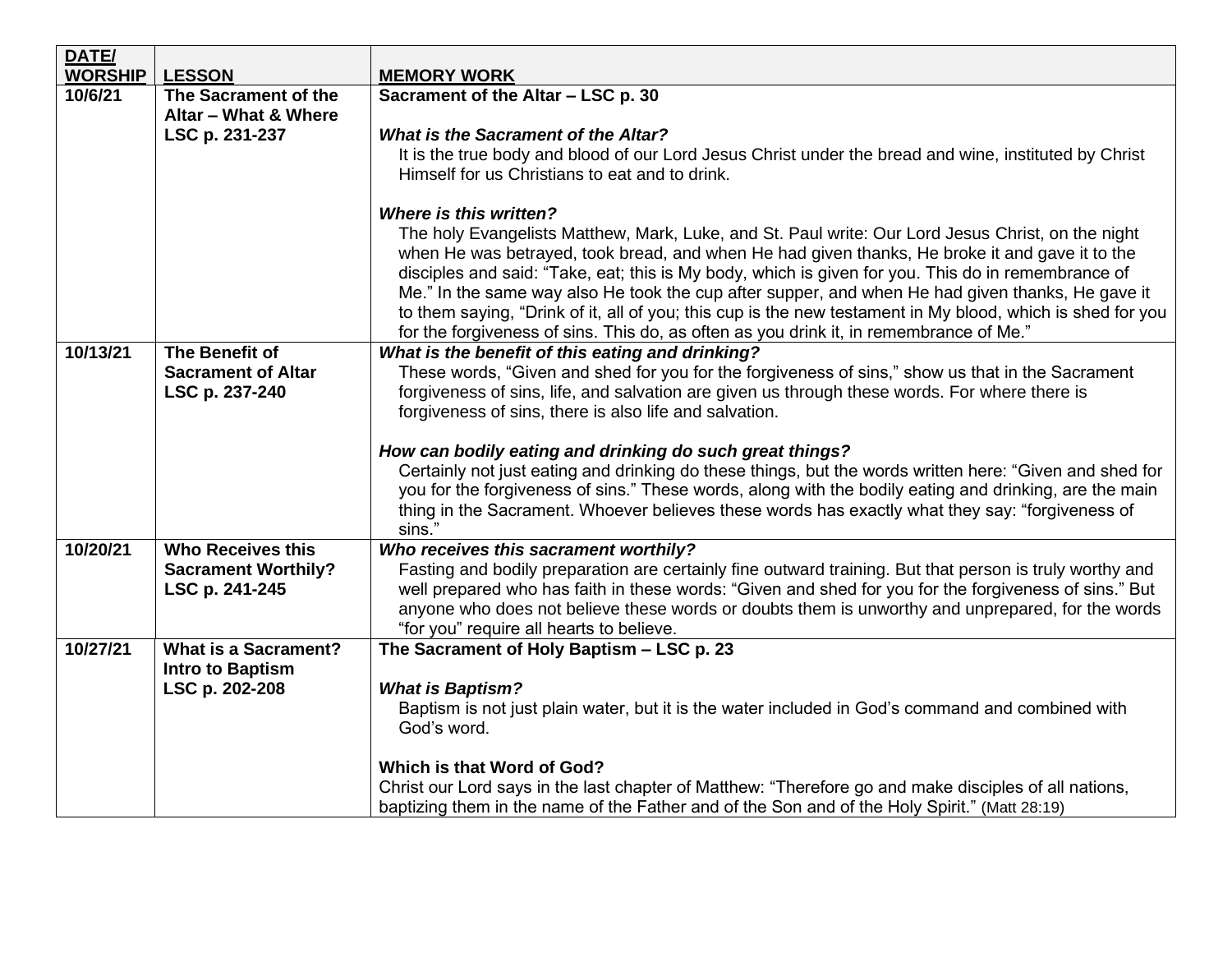| DATE/                                                                                                                                       |                                                                     |                                                                                                                                                                                                                                                                                                                                                                                                                      |  |  |  |
|---------------------------------------------------------------------------------------------------------------------------------------------|---------------------------------------------------------------------|----------------------------------------------------------------------------------------------------------------------------------------------------------------------------------------------------------------------------------------------------------------------------------------------------------------------------------------------------------------------------------------------------------------------|--|--|--|
| <b>WORSHIP</b>                                                                                                                              | <b>LESSON</b>                                                       | <b>MEMORY WORK</b>                                                                                                                                                                                                                                                                                                                                                                                                   |  |  |  |
| 10/31/21                                                                                                                                    | <b>Reformation Sunday</b>                                           | 1 <sup>st</sup> Communion                                                                                                                                                                                                                                                                                                                                                                                            |  |  |  |
| 11/3/21                                                                                                                                     | <b>Blessings &amp; Power of</b><br><b>Baptism</b><br>LSC p. 209-216 | <b>What benefits does Baptism give?</b><br>It works forgiveness of sins, rescues from death and the devil, and gives eternal salvation to all who<br>believe this, as the words and promises of God declare.                                                                                                                                                                                                         |  |  |  |
|                                                                                                                                             |                                                                     | Which are these words and promises of God?<br>Christ our Lord says in the last chapter of Mark: "Whoever believes and is baptized will be saved, but<br>whoever does not believe will be condemned." (Mark 16:16)                                                                                                                                                                                                    |  |  |  |
| How can water do such great things?<br><b>Students:</b> Try to do parts<br>of this in the middle of the<br>week or make up during<br>March. |                                                                     | Certainly not just water, but the word of God in and with the water does these things, along with the<br>faith which trusts this word of God in the water. For without God's word the water is plain water and<br>no Baptism. But with the word of God it is a baptism, that is, a life-giving water, rich in grace, and a<br>washing of the new birth in the Holy Spirit, as St. Paul says in Titus, chapter three: |  |  |  |
|                                                                                                                                             |                                                                     | "He saved us through the washing of rebirth and renewal by the Holy Spirit, whom He poured out on<br>us generously through Jesus Christ our Savior, so that, having been justified by His grace, we might<br>become heirs having the hope of eternal life. This is a trustworthy saying." (Titus 3:5-8)                                                                                                              |  |  |  |
|                                                                                                                                             |                                                                     | What does such baptizing with water indicate?<br>It indicates that the Old Adam in us should by daily contrition and repentance be drowned and die<br>with all sins and evil desires, and that a new man should daily emerge and arise to live before God in<br>righteousness and purity forever.                                                                                                                    |  |  |  |
|                                                                                                                                             |                                                                     | Where is this written?<br>St. Paul writes in Romans chapter six: "We were therefore buried with Him through baptism into death<br>in order that, just as Christ was raised from the dead through the glory of the Father, we too may live<br>a new life." (Rom 6:4)                                                                                                                                                  |  |  |  |
| 11/10/21                                                                                                                                    | Intro to The Lord's                                                 | The Lord's Prayer - LSC p. 19                                                                                                                                                                                                                                                                                                                                                                                        |  |  |  |
|                                                                                                                                             | <b>Prayer</b>                                                       |                                                                                                                                                                                                                                                                                                                                                                                                                      |  |  |  |
|                                                                                                                                             | LSC p. 174-181                                                      | <b>The Introduction</b>                                                                                                                                                                                                                                                                                                                                                                                              |  |  |  |
|                                                                                                                                             |                                                                     | Our Father who art in heaven.                                                                                                                                                                                                                                                                                                                                                                                        |  |  |  |
|                                                                                                                                             |                                                                     | <b>What does this mean?</b><br>With these words God tenderly invites us to believe that He is our true Father and that we are His true<br>children, so that with all boldness and confidence we may ask Him as dear children ask their dear father.                                                                                                                                                                  |  |  |  |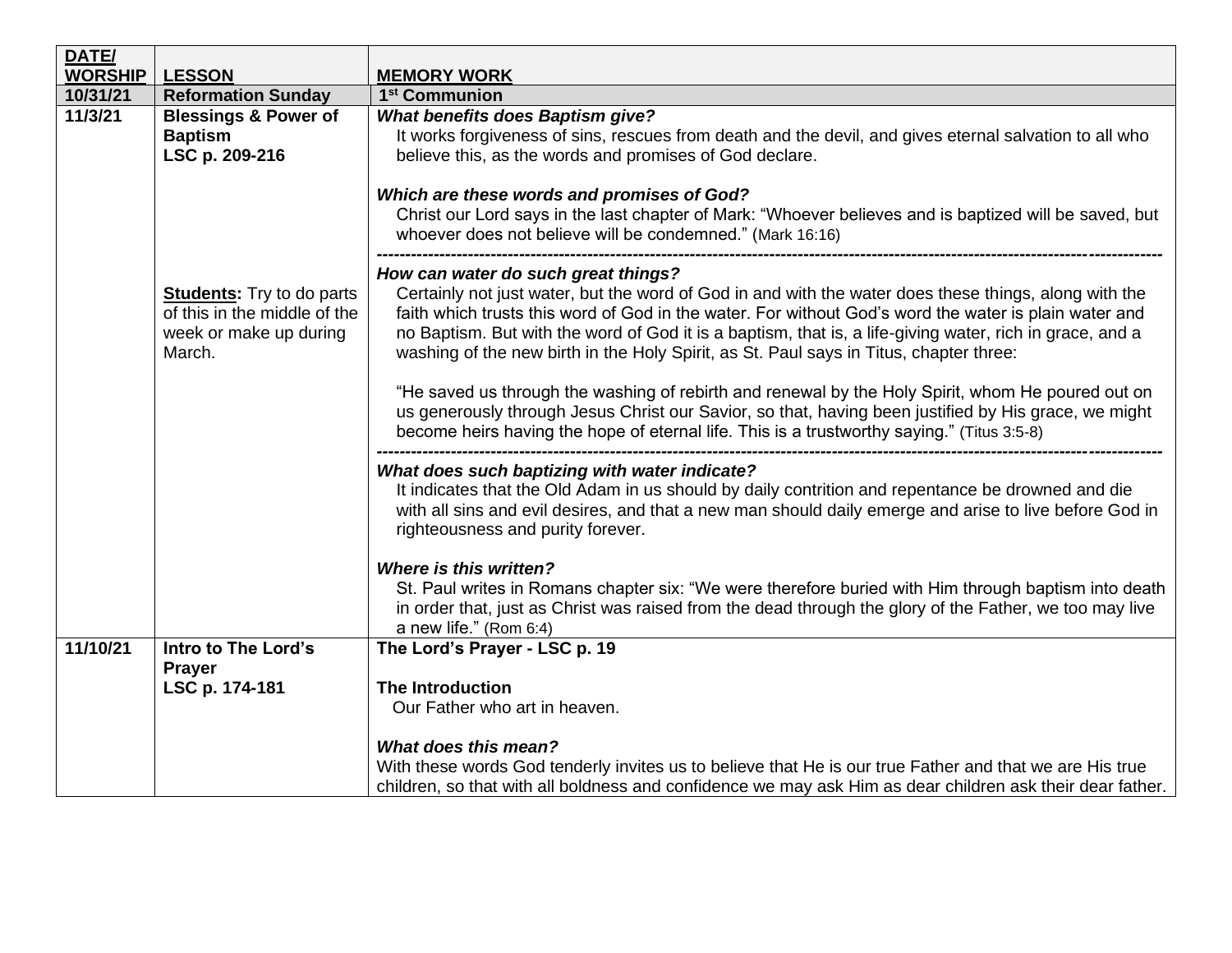| DATE/          |                                   |                                                                                                                                                                                                            |  |  |  |  |
|----------------|-----------------------------------|------------------------------------------------------------------------------------------------------------------------------------------------------------------------------------------------------------|--|--|--|--|
| <b>WORSHIP</b> | <b>LESSON</b>                     | <b>MEMORY WORK</b>                                                                                                                                                                                         |  |  |  |  |
| 11/17/21       | The Lord's Prayer                 | The First Petition - LSC p. 19                                                                                                                                                                             |  |  |  |  |
|                | 1 <sup>st</sup> Petition          | Hallowed be Thy name.                                                                                                                                                                                      |  |  |  |  |
|                | LSC p. 181-183                    |                                                                                                                                                                                                            |  |  |  |  |
|                |                                   | What does this mean?                                                                                                                                                                                       |  |  |  |  |
|                |                                   | God's name is certainly holy in itself, but we pray in this petition that it may be kept holy among us                                                                                                     |  |  |  |  |
|                |                                   | also.                                                                                                                                                                                                      |  |  |  |  |
|                |                                   |                                                                                                                                                                                                            |  |  |  |  |
|                |                                   | How is God's name kept holy?                                                                                                                                                                               |  |  |  |  |
|                |                                   | God's name is kept holy when the Word of God is taught in its truth and purity, and we, as the children                                                                                                    |  |  |  |  |
|                |                                   | of God, also lead holy lives according to it. Help us to do this, dear Father in heaven! But anyone who                                                                                                    |  |  |  |  |
|                |                                   | teaches or lives contrary to God's Word profanes the name of God among us. Protect us from this,                                                                                                           |  |  |  |  |
|                |                                   | heavenly Father! He also gives me clothing and shoes, food and drink, house and home, wife and<br>children, land, animals, and all I have. He richly and daily provides me with all that I need to support |  |  |  |  |
|                |                                   | this body and life.                                                                                                                                                                                        |  |  |  |  |
| 11/24/21       | No Class-                         |                                                                                                                                                                                                            |  |  |  |  |
|                | <b>Thanksgiving</b>               |                                                                                                                                                                                                            |  |  |  |  |
| 12/1/21        | The Lord's Prayer                 | The Second Petition - LSC p. 19                                                                                                                                                                            |  |  |  |  |
|                | 2 <sup>nd</sup> Petition          | Thy kingdom come.                                                                                                                                                                                          |  |  |  |  |
| <b>Advent</b>  | LSC p. 183-186                    |                                                                                                                                                                                                            |  |  |  |  |
| Worship        |                                   | What does this mean?                                                                                                                                                                                       |  |  |  |  |
|                |                                   | The kingdom of God certainly comes by itself without our prayer, but we pray in this petition that it                                                                                                      |  |  |  |  |
|                |                                   | may come to us also.                                                                                                                                                                                       |  |  |  |  |
|                |                                   |                                                                                                                                                                                                            |  |  |  |  |
|                |                                   | How does God's kingdom come?                                                                                                                                                                               |  |  |  |  |
|                |                                   | God's kingdom comes when our heavenly Father gives us His Holy Spirit, so that by His grace we                                                                                                             |  |  |  |  |
|                |                                   | believe His holy Word and lead godly lives here in time and there in eternity. He defends me against                                                                                                       |  |  |  |  |
|                |                                   | all danger and guards and protects me from all evil. All this He does only out of fatherly, divine                                                                                                         |  |  |  |  |
|                |                                   | goodness and mercy, without any merit or worthiness in me. For all this it is my duty to thank and                                                                                                         |  |  |  |  |
| 12/8/21        |                                   | praise, serve and obey Him. This is most certainly true.<br>The Third Petition - LSC p. 20                                                                                                                 |  |  |  |  |
|                | The Lord's Prayer<br>3rd Petition | Thy will be done on earth as it is in heaven.                                                                                                                                                              |  |  |  |  |
| <b>Advent</b>  | LSC p. 186-189                    |                                                                                                                                                                                                            |  |  |  |  |
| Worship        |                                   | <b>What does this mean?</b>                                                                                                                                                                                |  |  |  |  |
|                |                                   | The good and gracious will of God is done even without our prayer, but we pray in this petition that it                                                                                                    |  |  |  |  |
|                |                                   | may be done among us also.                                                                                                                                                                                 |  |  |  |  |
|                |                                   |                                                                                                                                                                                                            |  |  |  |  |
|                |                                   | How is God's will done?                                                                                                                                                                                    |  |  |  |  |
|                |                                   | God's will is done when He breaks and hinders every evil plan and purpose of the devil, the world,                                                                                                         |  |  |  |  |
|                |                                   | and our sinful nature, which do not want us to hallow God's name or let His kingdom come; and when                                                                                                         |  |  |  |  |
|                |                                   | He strengthens and keeps us firm in His Word and faith until we die. This is His good and gracious                                                                                                         |  |  |  |  |
|                |                                   | will.                                                                                                                                                                                                      |  |  |  |  |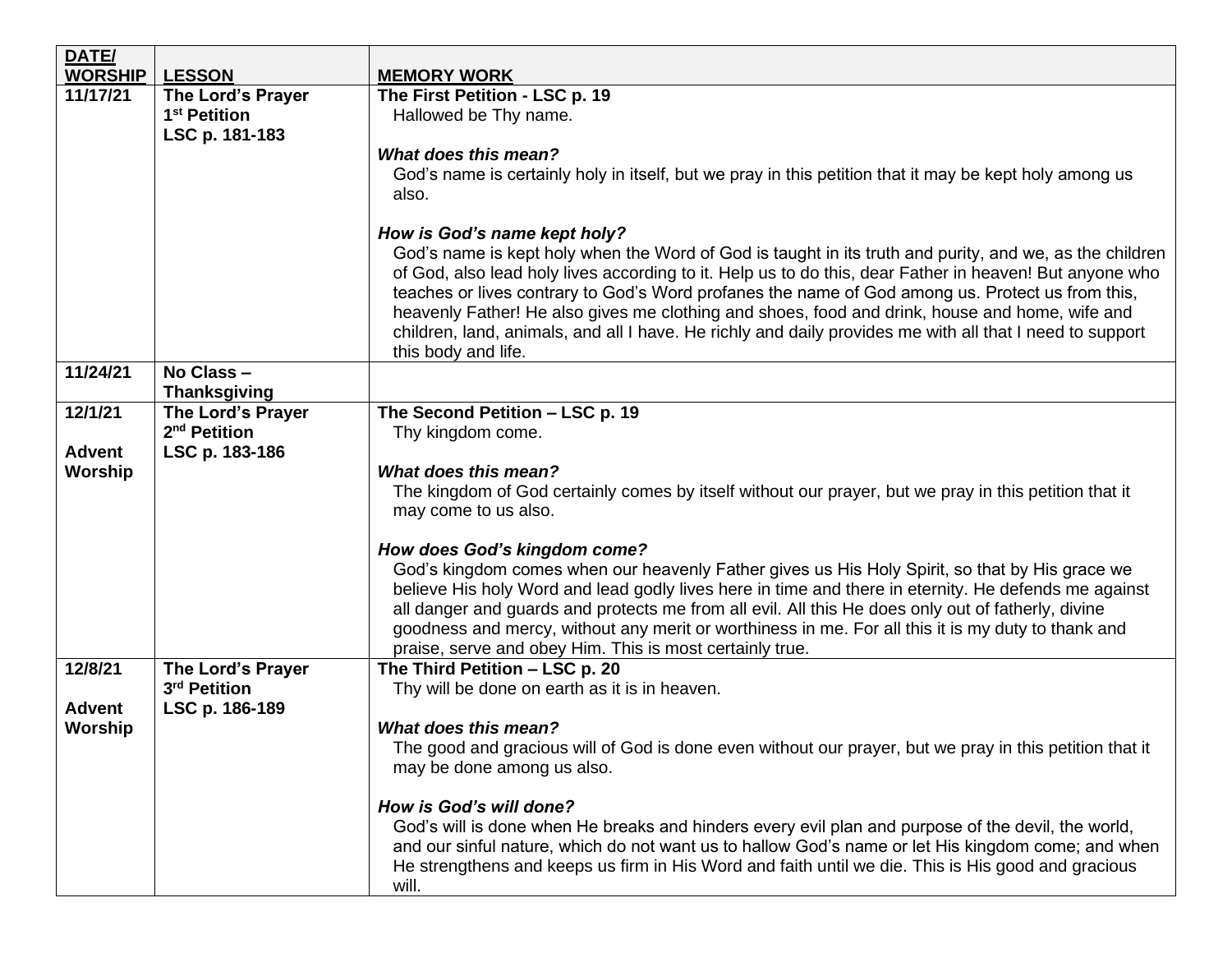| <b>LESSON</b>                 | <b>MEMORY WORK</b>                                                                                                                                                                                                 |
|-------------------------------|--------------------------------------------------------------------------------------------------------------------------------------------------------------------------------------------------------------------|
| The Lord's Prayer             | The Fourth Petition - LSC p. 20                                                                                                                                                                                    |
| 4 <sup>th</sup> Petition      | Give us this day our daily bread.                                                                                                                                                                                  |
| LSC p. 189-193                |                                                                                                                                                                                                                    |
|                               | What does this mean?                                                                                                                                                                                               |
|                               | God certainly gives daily bread to everyone without our prayers, even to all evil people, but we pray in<br>this petition that God would lead us to realize this and to receive our daily bread with thanksgiving. |
|                               | What is meant by daily bread?                                                                                                                                                                                      |
|                               | Daily bread includes everything that has to do with the support and needs of the body, such as food,<br>drink, clothing, shoes, house, home, land, animals, money, goods, a devout husband or wife, devout         |
|                               | children, devout workers, devout and faithful rulers, good government, good weather, peace, health,<br>self-control, good reputation, good friends, faithful neighbors, and the like.                              |
| <b>Family Christmas Event</b> |                                                                                                                                                                                                                    |
|                               |                                                                                                                                                                                                                    |
|                               |                                                                                                                                                                                                                    |
| No Class - Christmas          |                                                                                                                                                                                                                    |
|                               |                                                                                                                                                                                                                    |
|                               | The Fifth Petition - LSC p. 21                                                                                                                                                                                     |
|                               | And forgive us our trespasses as we forgive those who trespass against us.                                                                                                                                         |
|                               | What does this mean?                                                                                                                                                                                               |
|                               | We pray in this petition that our Father in heaven would not look at our sins, or deny our prayer                                                                                                                  |
|                               | because of them. We are neither worthy of the things for which we pray, nor have we deserved them,                                                                                                                 |
|                               | but we ask that He would give them all to us by grace, for we daily sin much and surely deserve                                                                                                                    |
|                               | nothing but punishment. So we too will sincerely forgive and gladly do good to those who sin against                                                                                                               |
|                               | us.                                                                                                                                                                                                                |
| The Lord's Prayer             | The Sixth Petition - LSC p. 21                                                                                                                                                                                     |
|                               | And lead us not into temptation.                                                                                                                                                                                   |
|                               |                                                                                                                                                                                                                    |
|                               | What does this mean?                                                                                                                                                                                               |
|                               | God tempts no one. We pray in this petition that God would guard and keep us so that the devil, the<br>world, and our sinful nature may not deceive us or mislead us into false belief, despair, and other         |
|                               | great shame and vice. Although we are attacked by these things, we pray that we may finally                                                                                                                        |
|                               | overcome them and win the victory.                                                                                                                                                                                 |
|                               | <b>Break</b><br>The Lord's Prayer<br>5 <sup>th</sup> Petition<br>LSC p. 193-195<br>6 <sup>th</sup> Petition<br>LSC p. 195-198                                                                                      |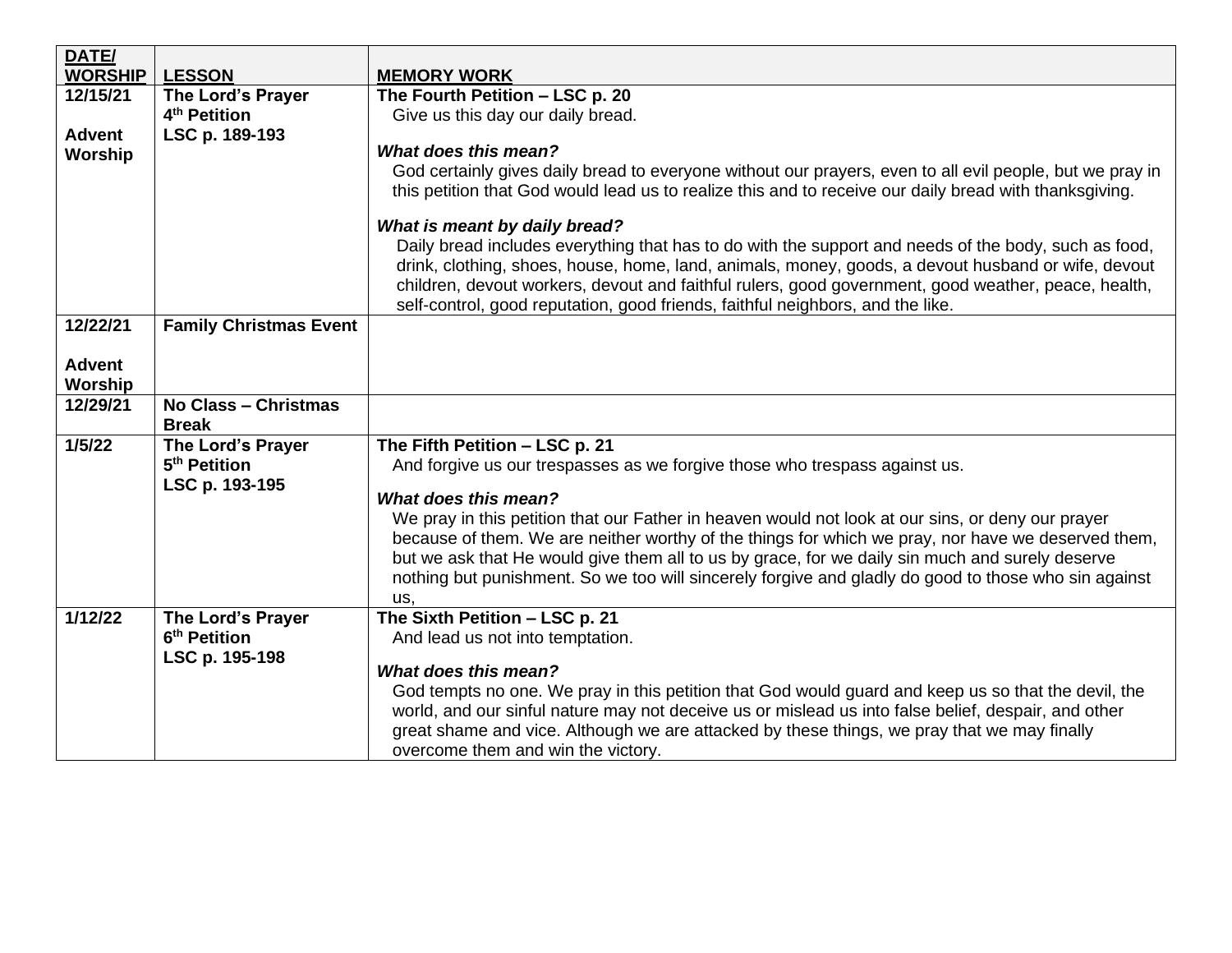| DATE/          |                              |                                                                                                                                                                                                        |                                              |                                                                              |                          |                                                                                                        |  |
|----------------|------------------------------|--------------------------------------------------------------------------------------------------------------------------------------------------------------------------------------------------------|----------------------------------------------|------------------------------------------------------------------------------|--------------------------|--------------------------------------------------------------------------------------------------------|--|
| <b>WORSHIP</b> | <b>LESSON</b>                | <b>MEMORY WORK</b>                                                                                                                                                                                     |                                              |                                                                              |                          |                                                                                                        |  |
| 1/19/22        | The Lord's Prayer            | The Seventh Petition - LSC p. 22                                                                                                                                                                       |                                              |                                                                              |                          |                                                                                                        |  |
|                | 7 <sup>th</sup> Petition     | But deliver us from evil                                                                                                                                                                               |                                              |                                                                              |                          |                                                                                                        |  |
|                | LSC p. 198-201               | <b>What does this mean?</b>                                                                                                                                                                            |                                              |                                                                              |                          |                                                                                                        |  |
|                |                              |                                                                                                                                                                                                        |                                              |                                                                              |                          | We pray in this petition, in summary, that our Father in heaven would rescue us from every evil of     |  |
|                |                              | body and soul, possessions and reputation, and finally, when our last hour comes, give us a blessed                                                                                                    |                                              |                                                                              |                          |                                                                                                        |  |
|                |                              |                                                                                                                                                                                                        |                                              | end, and graciously take us from this valley of sorrow to Himself in heaven. |                          |                                                                                                        |  |
|                |                              | The Conclusion - LSC p. 22                                                                                                                                                                             |                                              |                                                                              |                          |                                                                                                        |  |
|                |                              |                                                                                                                                                                                                        |                                              | For Thine is the kingdom and the power and the glory forever and ever. Amen. |                          |                                                                                                        |  |
|                |                              | <b>What does this mean?</b>                                                                                                                                                                            |                                              |                                                                              |                          |                                                                                                        |  |
|                |                              |                                                                                                                                                                                                        |                                              |                                                                              |                          | This means that I should be certain that these petitions are pleasing to our Father in heaven, and are |  |
|                |                              |                                                                                                                                                                                                        |                                              |                                                                              |                          | heard by Him; for He Himself has commanded us to pray in this way and has promised to hear us.         |  |
| 1/26/22        | <b>Review Lord's Prayer</b>  |                                                                                                                                                                                                        | Amen, amen means "yes, yes, it shall be so." |                                                                              |                          |                                                                                                        |  |
|                |                              |                                                                                                                                                                                                        |                                              |                                                                              |                          |                                                                                                        |  |
| 2/2/22         | No Class-                    | Volunteer at Soup Café during February                                                                                                                                                                 |                                              |                                                                              |                          |                                                                                                        |  |
| 2/9/22         | <b>Vocabulary of "Church</b> | Includes church tour & explanation<br>CHURCH TERMS - LSC p. 265-266                                                                                                                                    |                                              |                                                                              |                          |                                                                                                        |  |
|                | Words" Part 1-               |                                                                                                                                                                                                        |                                              |                                                                              |                          |                                                                                                        |  |
|                | LSC p. 265-266               | Acolyte                                                                                                                                                                                                | <b>Benedictus</b>                            | Crucifix                                                                     | Gloria Patri             | <b>Hymn</b>                                                                                            |  |
|                |                              | Agnus Dei                                                                                                                                                                                              | Canticle                                     | <b>Divine Service</b>                                                        | Gradual                  | Introit                                                                                                |  |
|                |                              | Alleluia                                                                                                                                                                                               | Celebrant                                    | Doxology                                                                     | Holy Thursday            | Invocation                                                                                             |  |
|                |                              | Altar                                                                                                                                                                                                  | Chancel                                      | Epistle                                                                      | <b>Holy Week</b>         | Kyrie eleison                                                                                          |  |
|                |                              | Antiphon                                                                                                                                                                                               | Collect                                      | Gloria in Excelsis                                                           | Hosanna                  | Lectern                                                                                                |  |
|                |                              | <b>Benediction</b>                                                                                                                                                                                     | Compline                                     |                                                                              |                          |                                                                                                        |  |
| 2/16/22        | <b>Vocabulary of "Church</b> | Luther's Morning Prayer -                                                                                                                                                                              |                                              |                                                                              |                          |                                                                                                        |  |
|                | Words" Part 2 -              | <b>LSC p. 32</b>                                                                                                                                                                                       |                                              |                                                                              |                          |                                                                                                        |  |
|                | LSC p. 267-268               | I thank You, my heavenly Father, through Jesus Christ, Your dear Son, that You have kept me this<br>night from all harm and danger; and I pray that You would keep me this day also from sin and every |                                              |                                                                              |                          |                                                                                                        |  |
|                |                              | evil, that all my doings and life may please You. For into Your hands I commend myself, my body and                                                                                                    |                                              |                                                                              |                          |                                                                                                        |  |
|                |                              | soul, and all things. Let Your holy angel be with me, that the evil foe may have no power over me.                                                                                                     |                                              |                                                                              |                          |                                                                                                        |  |
|                |                              | Amen.                                                                                                                                                                                                  |                                              |                                                                              |                          |                                                                                                        |  |
|                |                              |                                                                                                                                                                                                        |                                              |                                                                              |                          |                                                                                                        |  |
|                |                              | CHURCH TERMS - LSC p. 267-268                                                                                                                                                                          |                                              |                                                                              |                          |                                                                                                        |  |
|                |                              | Lectionary<br>Litany                                                                                                                                                                                   | Nave<br><b>Nunc Dimittis</b>                 | Pax Domini<br>Pericope                                                       | Responsory<br>Salutation | Venite<br>Verse                                                                                        |  |
|                |                              | Liturgy                                                                                                                                                                                                | Offertory                                    | Propers                                                                      | Sanctus                  | Vespers                                                                                                |  |
|                |                              | Magnificat                                                                                                                                                                                             | Ordinary                                     | Preface                                                                      | Stanza                   | <b>Vestments</b>                                                                                       |  |
|                |                              | <b>Matins</b>                                                                                                                                                                                          | <b>Funeral Pall</b>                          | Pulpit                                                                       | Te Deum                  | Words of Our Lord                                                                                      |  |
|                |                              | Narthex                                                                                                                                                                                                | Paraments                                    |                                                                              |                          |                                                                                                        |  |